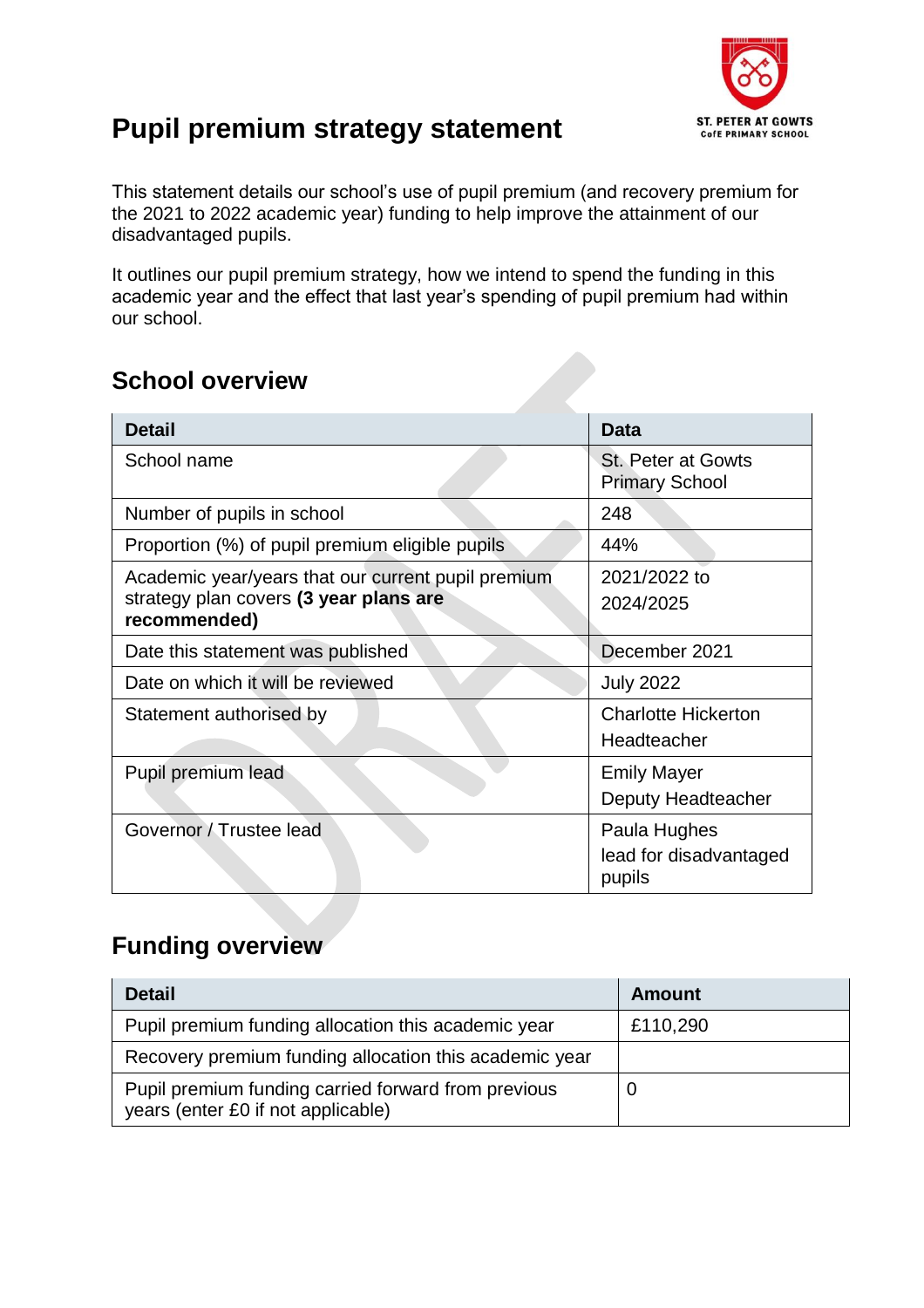# **Part A: Pupil premium strategy plan**

#### **Statement of intent**

At St. Peter's we strive ensure that all pupils, irrespective of their background or the challenges they face, make good progress and achieve high attainment across all subject areas. The focus of our pupil premium strategy is to support disadvantaged pupils to achieve that goal, including progress for those who are already higher attainers.

We will consider the challenges faced by vulnerable pupils, for example those families open to social care, facing poverty, housing issues, EAL and SEN complications, low aspirations and limited life experience. The activity we have outlined in this statement is also intended to support their needs, regardless of whether they are disadvantaged or not.

We understand the greatest impact for these children will be high-quality first teaching, with a focus on areas in which disadvantaged pupils require the most support. This is proven to have the greatest impact on closing the disadvantage attainment gap and at the same time will benefit the non-disadvantaged pupils in our school. Implicit in the intended outcomes detailed below, is the intention that non-disadvantaged pupils' attainment will be sustained and improved alongside progress for their disadvantaged peers.

Our strategy is also integral to wider school plans for education recovery, notably in its targeted support through the National Tutoring Programme for pupils whose education has been worst affected, including non-disadvantaged pupils.

Our approach will be responsive to common challenges and individual needs, rooted in robust diagnostic assessment, not assumptions about the impact of disadvantage. The approaches we have adopted complement each other to help pupils excel. To ensure they are effective we will:

- ensure disadvantaged pupils are challenged in the work that they're set
- act early to intervene at the point need is identified
- adopt a whole school approach in which all staff take responsibility for disadvantaged pupils' outcomes and raise expectations of what they can achieve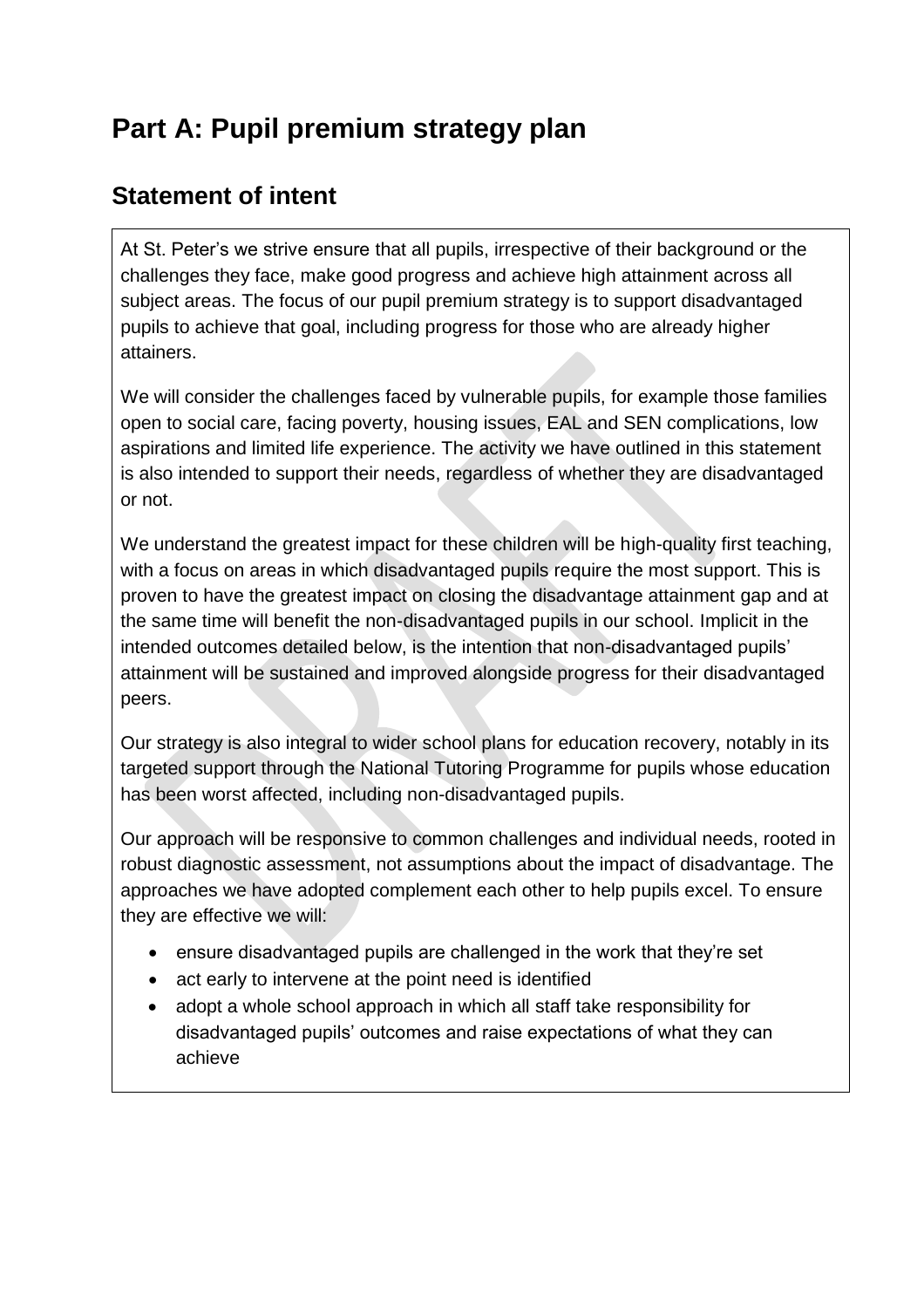### **Challenges**

This details the key challenges to achievement that we have identified among our disadvantaged pupils.

| <b>Challenge</b><br>number | <b>Detail of challenge</b>                                                                                                                                                                                                                                                                                                                                                                                                                 |
|----------------------------|--------------------------------------------------------------------------------------------------------------------------------------------------------------------------------------------------------------------------------------------------------------------------------------------------------------------------------------------------------------------------------------------------------------------------------------------|
|                            | Oral language and communication skills are lower for pupils eligible for PP than for<br>other pupils. This impacts on Reading, Writing and Maths progress in subsequent<br>years. Vocabulary is limited, as well as grammatical sentence construction,<br>handwriting and spelling.                                                                                                                                                        |
| 2                          | On entry data lower than non-pp children, with slower progress in basic skills as<br>children progress through school.                                                                                                                                                                                                                                                                                                                     |
| 3                          | Social communication and behavioural difficulties for a small group of children<br>across KS2 (mostly eligible for PP) are having detrimental effect on their academic<br>progress and that of their peers. SEN higher amongst PP children.                                                                                                                                                                                                |
| 4                          | Aspiration and attitudes to learning, lack of resilience and failing concentration<br>(possibly due to diet and home routines)                                                                                                                                                                                                                                                                                                             |
| 5                          | Lower attendance and punctuality rates for pupils eligible for PP were below that<br>for all children. This reduces their school hours or prevents them accessing the<br>start of lessons to fall behind on average- use of PSA and TAs to ensure no child<br>is left behind. However this is now improving through provision being provided and<br>we need to continue to ensure PP and Non PP children have similar attendance<br>rates. |
| 6                          | Poor nutrition and health attributed to many children not accessing a balanced diet                                                                                                                                                                                                                                                                                                                                                        |
| $\overline{7}$             | Family issues such as domestic violence, single parenthood, worklessness,<br>housing issues, noise levels and lack of routine, leading to tiredness and well<br>being deficit                                                                                                                                                                                                                                                              |
| 8                          | Trauma and other mental health issues in the family and/ or child including loss<br>and bereavement of loved ones. This can lead to poor retention, lack of positive<br>learning behaviours and other trauma bases learning barriers.                                                                                                                                                                                                      |
| 9                          | Lack of life experience leading a more limited understanding of the wider world,<br>lower vocabulary, imagination and aspiration                                                                                                                                                                                                                                                                                                           |

### **Intended outcomes**

This explains the outcomes we are aiming for **by the end of our current strategy plan**, and how we will measure whether they have been achieved.

| <b>Intended outcome</b> | <b>Success criteria</b>                              |
|-------------------------|------------------------------------------------------|
| Improved oral           | Assessments and observations indicate significantly  |
| language skills and     | improved oral language among disadvantaged pupils.   |
| vocabulary among        | This is evident though a range of sources, including |
| disadvantaged pupils.   | Neli, Talk for Writing, and P4C triangulation        |
| Improved reading        | Phonics – Year 1 at least 90% of disadvantaged to    |
| attainment among        | meet standard                                        |
| disadvantaged pupils.   | KS1-75% to meet expected standard                    |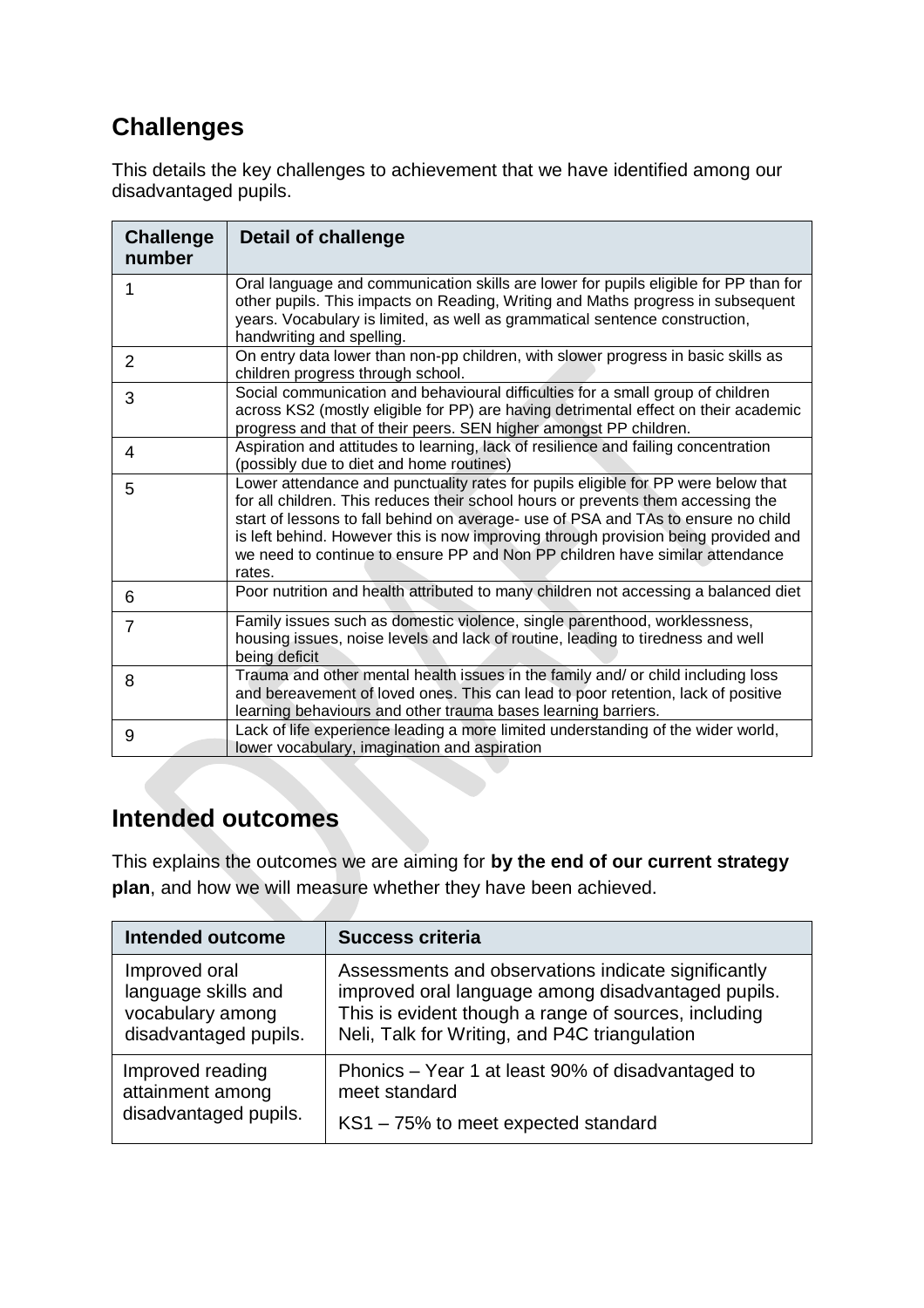|                                                                                                                            | KS2 reading outcomes in 2024/25 show that more than<br>85% of disadvantaged pupils will meet the expected<br>standard.                                                                                                                                                                                                                                                     |  |
|----------------------------------------------------------------------------------------------------------------------------|----------------------------------------------------------------------------------------------------------------------------------------------------------------------------------------------------------------------------------------------------------------------------------------------------------------------------------------------------------------------------|--|
| Improved maths<br>attainment for<br>disadvantaged pupils<br>at the end of KS2.                                             | KS2 maths outcomes in 2024/25 show that more than<br>85% of disadvantaged pupils met the expected<br>standard.                                                                                                                                                                                                                                                             |  |
| To achieve and sustain<br>improved wellbeing for<br>all pupils in our school,<br>particularly our<br>disadvantaged pupils. | Sustained high levels of wellbeing from 2024/25<br>demonstrated by:<br>qualitative data from student voice, student and<br>parent surveys and teacher observations<br>a significant reduction in bullying<br>$\bullet$<br>Targeted children to show measurable<br>$\bullet$<br>improvements in wellbeing through entry and exit<br>data of counselling and mentoring       |  |
| To achieve and<br>sustain improved<br>attendance for all<br>pupils, particularly our<br>disadvantaged pupils.              | Sustained high attendance from 2024/25 demonstrated<br>by:<br>the overall absence rate for all pupils being no more<br>than 4%, and the attendance gap between<br>disadvantaged pupils and their non-disadvantaged<br>peers being reduced by 0.5%.<br>the percentage of all pupils who are persistently<br>absent being below 8%, including those who are<br>disadvantaged |  |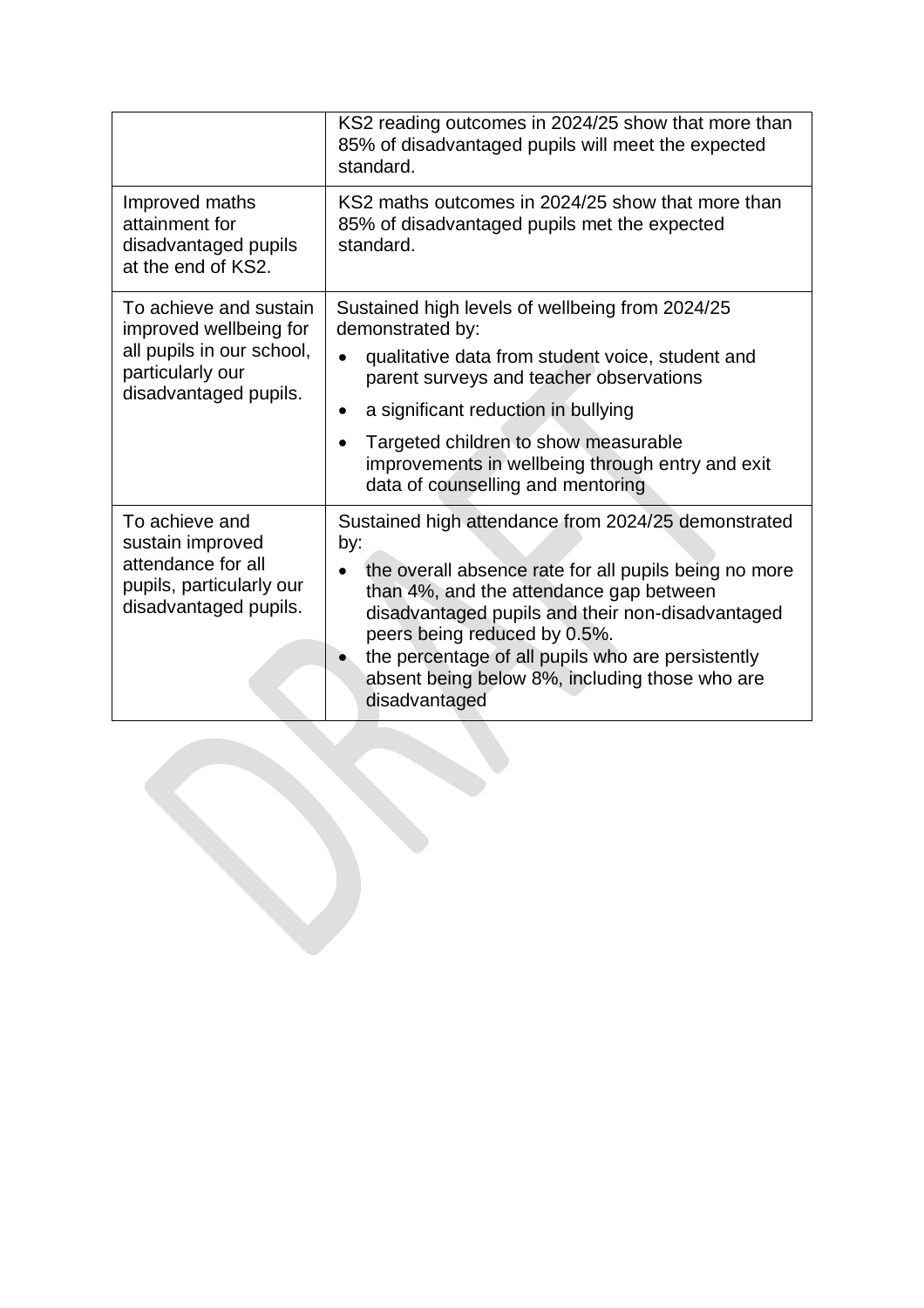#### **Activity in this academic year**

This details how we intend to spend our pupil premium (and recovery premium funding) **this academic year** to address the challenges listed above.

#### **Teaching (for example, CPD, recruitment and retention)**

Budgeted cost: **£79,300**

| <b>Activity</b>                                                                                                                                                                                                                                                                                                                                           | <b>Evidence that supports this</b><br>approach                                                                                                                                                                                                                                                                                       | <b>Challenge</b><br>number(s<br>addresse<br>d |
|-----------------------------------------------------------------------------------------------------------------------------------------------------------------------------------------------------------------------------------------------------------------------------------------------------------------------------------------------------------|--------------------------------------------------------------------------------------------------------------------------------------------------------------------------------------------------------------------------------------------------------------------------------------------------------------------------------------|-----------------------------------------------|
| Early Speech and<br>Language resources and<br>adult time to ensure early<br>intervention for language<br>acquisition These can<br>support pupils to articulate<br>key ideas, consolidate<br>understanding and extend<br>vocabulary (Kinga - Neli<br>programme)<br>We will purchase<br>resources and fund<br>ongoing teacher training<br>and release time. | There is a strong evidence base that<br>suggests oral language<br>interventions, including dialogic<br>activities such as high-quality<br>classroom discussion, are<br>inexpensive to implement with high<br>impacts on reading:<br>Oral language interventions   Toolkit<br><b>Strand   Education Endowment</b><br>Foundation   EEF | 1, 2                                          |
| Read Write Inc consultancy<br>and resources for teachers<br>to secure stronger phonics<br>teaching for all pupils<br>(Portal, Consultancy, CL<br>time)                                                                                                                                                                                                    | Phonics approaches have a strong<br>evidence base that indicates a<br>positive impact on the accuracy of<br>word reading (though not necessarily<br>comprehension), particularly for<br>disadvantaged pupils:<br><b>Phonics   Toolkit Strand   Education</b><br>Endowment Foundation   EEF                                           | 2, 8                                          |
| Enhancement of our maths<br>teaching and curriculum<br>planning in line with DfE<br>and EEF guidance.<br>We will fund teacher<br>release time to embed key<br>elements of guidance in<br>school and to access<br>Maths Hub resources and                                                                                                                  | The DfE non-statutory guidance has<br>been produced in conjunction with<br>the National Centre for Excellence in<br>the Teaching of Mathematics,<br>drawing on evidence-based<br>approaches:<br>Maths_guidance_KS_1_and_2.pdf<br>(publishing.service.gov.uk)                                                                         | 2, 8                                          |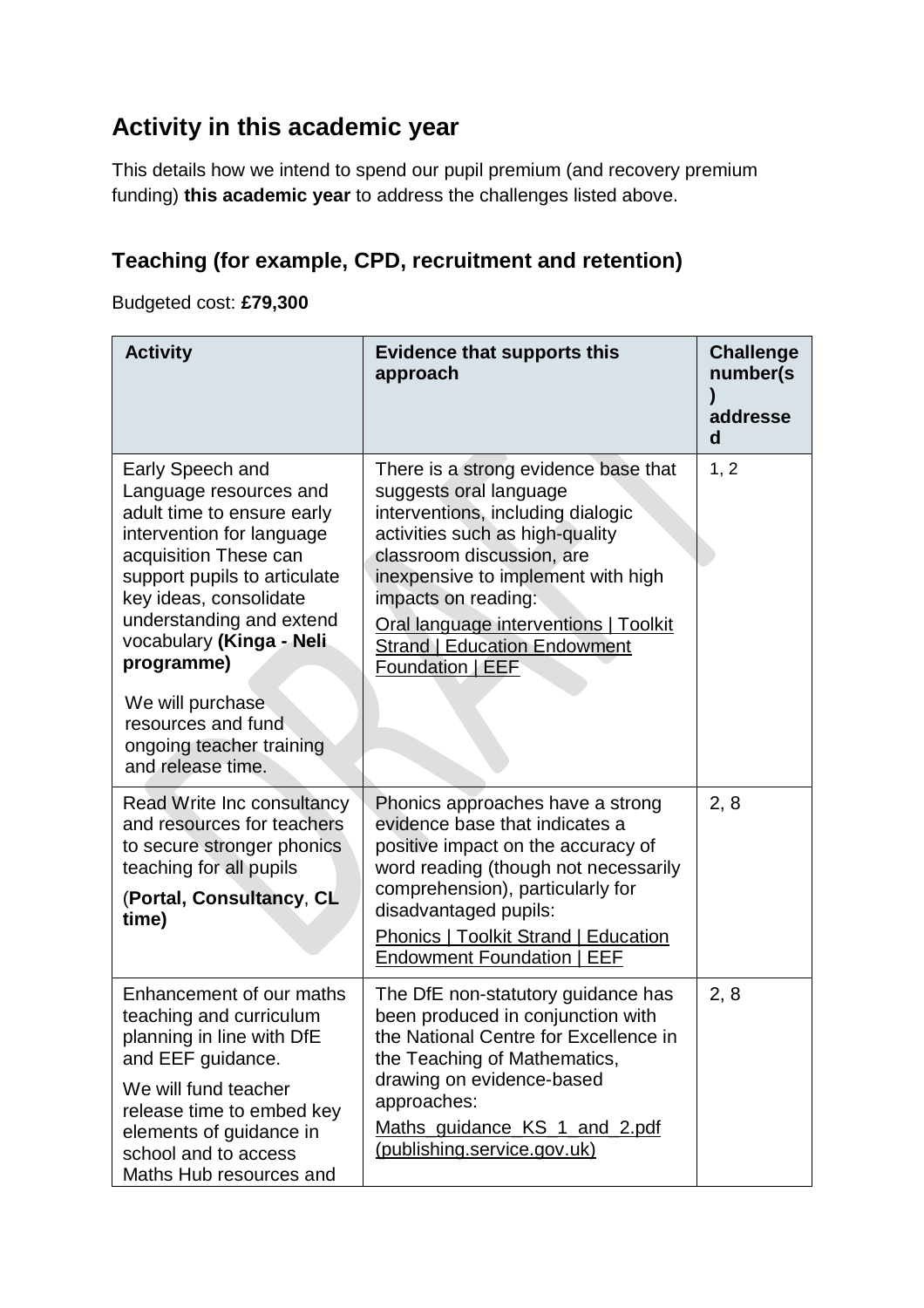| <b>CPD (including Teaching</b><br>for Mastery training).<br>(Power of 2, 3 <sup>rd</sup> Space,<br>CPD)                                                                                                                                                                                                                                       | The EEF guidance is based on a<br>range of the best available evidence:<br><b>Improving Mathematics in Key</b><br>Stages 2 and 3                                                                                                                                                                                                          |   |
|-----------------------------------------------------------------------------------------------------------------------------------------------------------------------------------------------------------------------------------------------------------------------------------------------------------------------------------------------|-------------------------------------------------------------------------------------------------------------------------------------------------------------------------------------------------------------------------------------------------------------------------------------------------------------------------------------------|---|
| Improve the quality of social<br>and emotional (SEL)<br>learning.<br>SEL approaches will be<br>embedded into routine<br>educational practices and<br>supported by professional<br>development and training<br>for staff.<br>(PSA time, counselling,<br>Energise, Joy Foundation,<br>Zippy's friends, Peer<br>mediators, Friendship<br>groups) | There is extensive evidence<br>associating childhood social and<br>emotional skills with improved<br>outcomes at school and in later life<br>(e.g., improved academic<br>performance, attitudes, behaviour<br>and relationships with peers):<br><b>EEF Social and Emotional Learnin</b><br>g.pdf(educationendowmentfoundatio<br>n.org.uk) | 5 |
| Improve learning attitudes<br>for SEN PP children who<br>need increased sensory<br>provision in order to access<br>learning.<br>Increase physical and<br>mental wellbeing of PP<br>children through enhanced<br>sports provision<br>(SM time, Sensory<br>Circuits)                                                                            | Clear links to mental wellbeing<br>through physical intervention.<br><b>EEF Social and Emotional Learnin</b><br>g.pdf(educationendowmentfoundatio<br>n.org.uk)                                                                                                                                                                            |   |

### **Targeted academic support (for example, tutoring, one-to-one support structured interventions)**

Budgeted cost: **£42,300**

| <b>Activity</b> | Evidence that supports this approach | <b>Challeng</b><br>e<br>number(s)<br>addresse |
|-----------------|--------------------------------------|-----------------------------------------------|
|-----------------|--------------------------------------|-----------------------------------------------|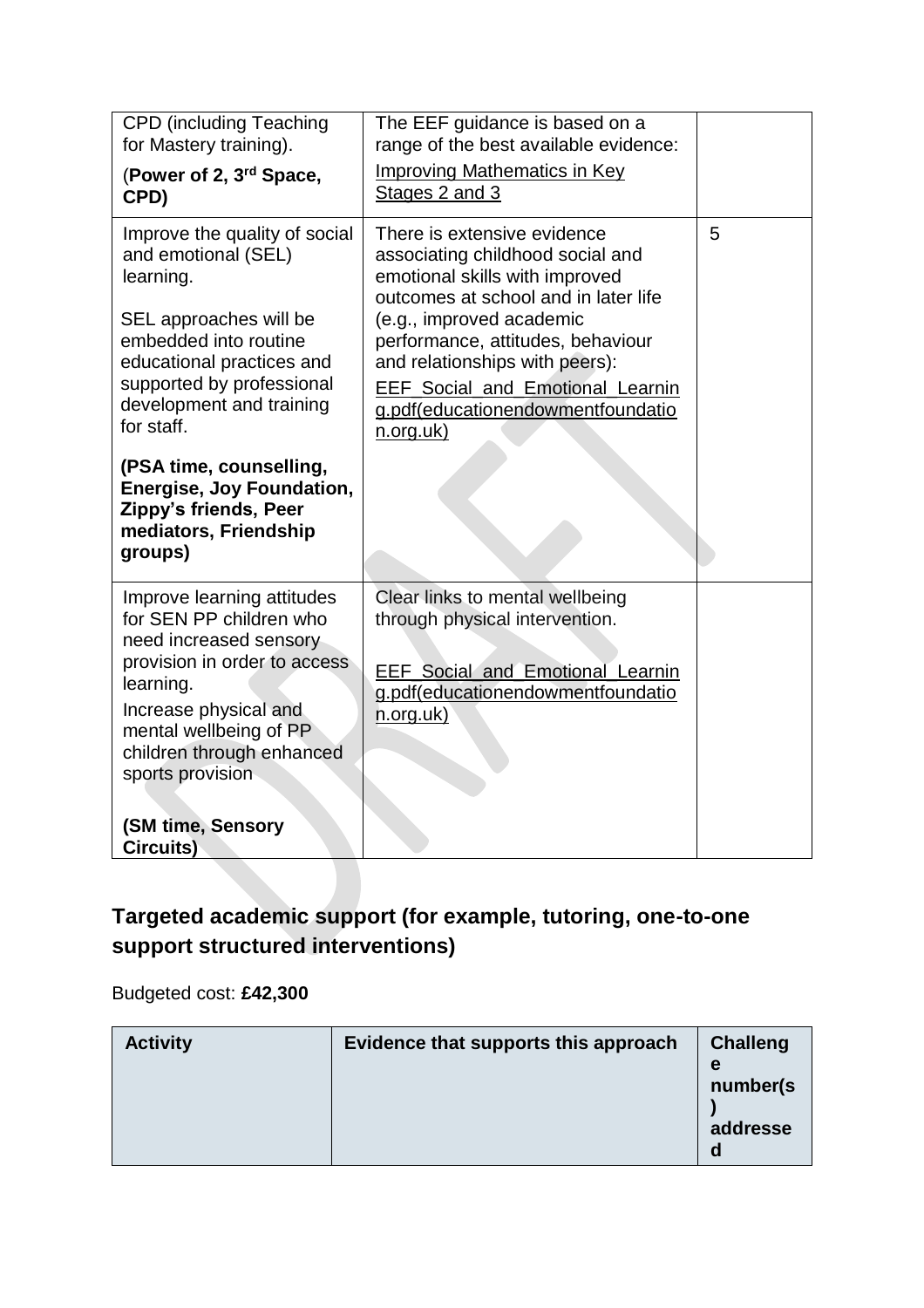| Neli Programme - to<br>improve listening,<br>narrative and<br>vocabulary skills for<br>disadvantaged pupils<br>who have relatively low<br>spoken language skills.                                                                                                                                                                                                                                             | Oral language interventions can have a<br>positive impact on pupils' language skills.<br>Approaches that focus on speaking,<br>listening and a combination of the two<br>show positive impacts on attainment:<br>Oral language interventions   EEF<br>(educationendowmentfoundation.org.uk)                                                                                | 1, 4, 2        |
|---------------------------------------------------------------------------------------------------------------------------------------------------------------------------------------------------------------------------------------------------------------------------------------------------------------------------------------------------------------------------------------------------------------|----------------------------------------------------------------------------------------------------------------------------------------------------------------------------------------------------------------------------------------------------------------------------------------------------------------------------------------------------------------------------|----------------|
| <b>Additional phonics</b><br>sessions targeted at<br>disadvantaged pupils<br>who require further<br>phonics support<br>through Read, write,<br>inc.                                                                                                                                                                                                                                                           | Phonics approaches have a strong<br>evidence base indicating a positive<br>impact on pupils, particularly from<br>disadvantaged backgrounds. Targeted<br>phonics interventions have been shown<br>to be more effective when delivered as<br>regular sessions over a period up to 12<br>weeks:<br><b>Phonics   Toolkit Strand   Education</b><br>Endowment Foundation   EEF | $\overline{2}$ |
| Engaging with the<br><b>National School Led</b><br><b>Tutoring Programme to</b><br>provide a blend of<br>tuition, mentoring and<br>school-led tutoring for<br>pupils whose<br>education has been<br>most impacted by the<br>pandemic. A significant<br>proportion of the pupils<br>who receive tutoring<br>will be disadvantaged,<br>including those who<br>are high attainers, inc.<br>3 <sup>rd</sup> Space | Tuition targeted at specific needs and<br>knowledge gaps can be an effective<br>method to support low attaining pupils or<br>those falling behind, both one-to-one:<br>One to one tuition   EEF<br>(educationendowmentfoundation.org.uk)<br>And in small groups:<br><b>Small group tuition   Toolkit Strand  </b><br><b>Education Endowment Foundation   EEF</b>           | 4,8            |

**Wider strategies (for example, related to attendance, behaviour, wellbeing)**

Budgeted cost: **£28,200**

| <b>Activity</b> | Evidence that supports this<br>approach | <b>Challeng</b><br>e<br>number(s) |
|-----------------|-----------------------------------------|-----------------------------------|
|-----------------|-----------------------------------------|-----------------------------------|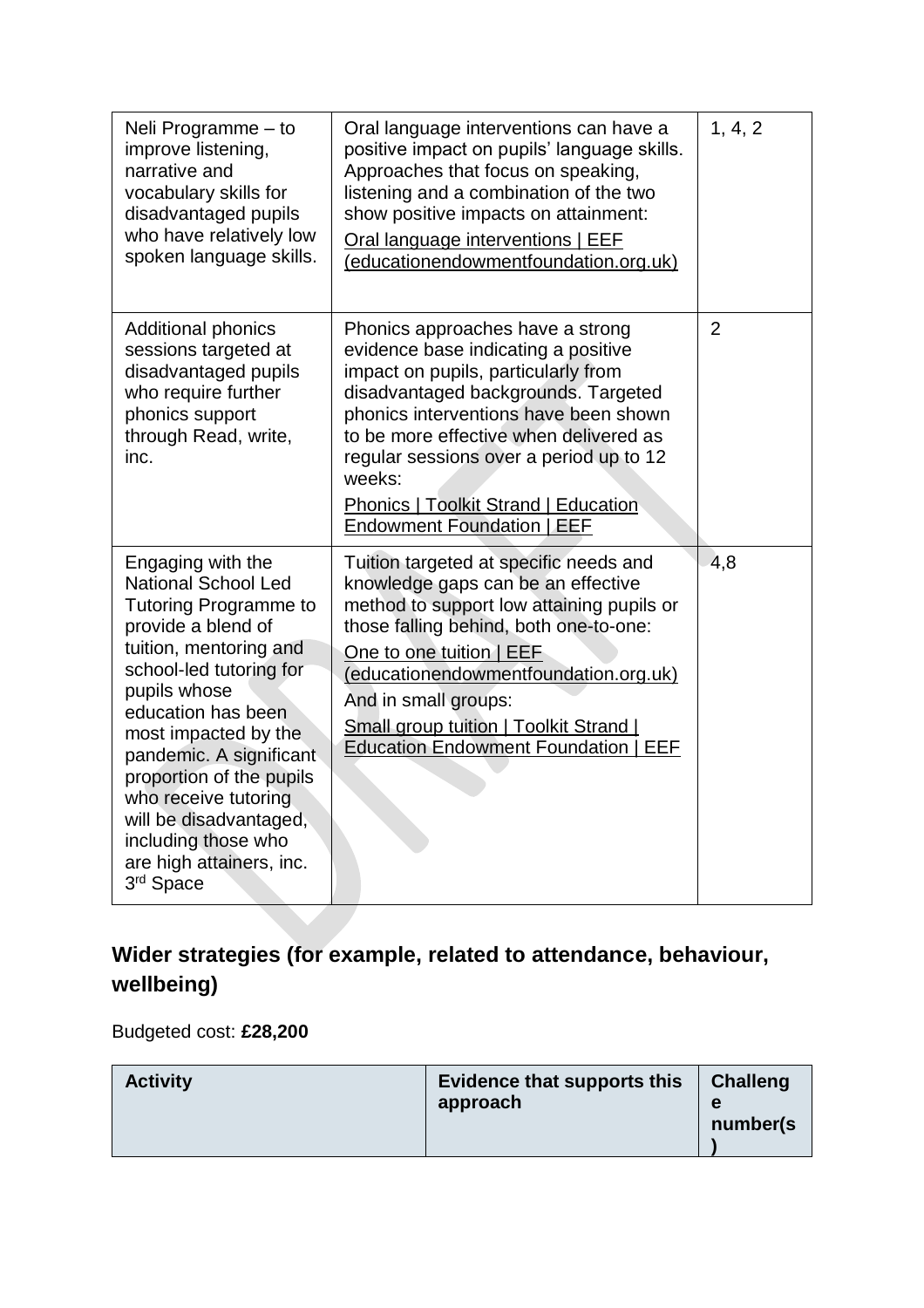|                                                                                                                                                                                     |                                                                                                                                                                                                                  | addresse<br>d |
|-------------------------------------------------------------------------------------------------------------------------------------------------------------------------------------|------------------------------------------------------------------------------------------------------------------------------------------------------------------------------------------------------------------|---------------|
| Behaviour support programmes<br>and anti-bullying approaches with<br>the aim of developing our school<br>ethos and improving behaviour<br>across school.                            | Both targeted interventions<br>and universal approaches can<br>have positive overall effects:<br><b>Behaviour interventions   EEF</b><br>(educationendowmentfoundat<br>ion.org.uk)                               | 5             |
| Embedding principles of good<br>practice set out in the DfE's<br><b>Improving School Attendance</b><br>advice.<br>PSA time for KW and SR in order<br>to improve attendance outcomes | The DfE guidance has been<br>informed by engagement with<br>schools that have significantly<br>reduced levels of absence<br>and persistent absence.                                                              | $5$ and $6$   |
| Contingency fund for acute issues.                                                                                                                                                  | Based on our experiences<br>and those of similar schools<br>to ours, we have identified a<br>need to set a small amount of<br>funding aside to respond<br>quickly to needs that have not<br>yet been identified. | All           |

# **Total budgeted cost: £149,800**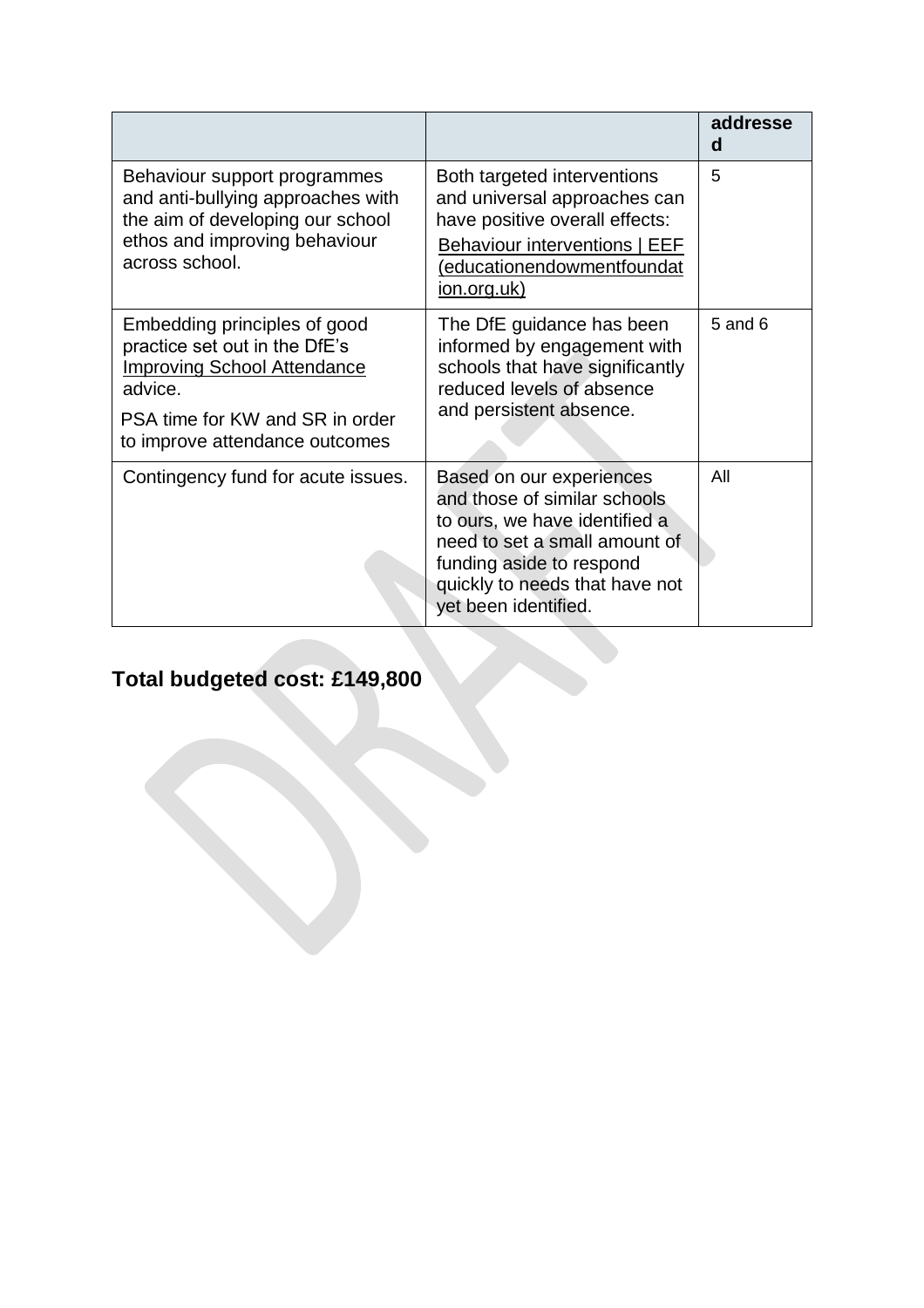## **Part B: Review of outcomes in the previous academic year**

#### **Pupil premium strategy outcomes**

This details the impact that our pupil premium activity had on pupils in the 2020 to 2021 academic year.

Our internal assessments during 2020/21 suggested that the performance of disadvantaged pupils was lower than in the previous 3 years in key areas of the curriculum. It could be postulated that disadvantaged pupils were affected more significantly in the pandemic.

Our assessment of the reasons for these outcomes points primarily to Covid-19 impact, which disrupted all our subject areas to varying degrees. As evidenced in schools across the country, school closure was most detrimental to our disadvantaged pupils, and they were not able to benefit from our pupil premium funded improvements to teaching and targeted interventions to the degree we had intended. The impact was mitigated by our resolution to maintain a high quality curriculum, including during periods of partial closure, which was aided by use of online resources and online teaching through Google Classroom.

Attendance gaps in PP had disappeared in 2018-2020, however the gap has reemerged post pandemic. Many PAs are PP children. These gaps are larger than in previous years, which is why attendance is a focus of our current plan.

Our assessments and observations indicated that pupil behaviour, wellbeing and mental health were significantly impacted last year, primarily due to COVID-19-related issues. The impact was particularly acute for disadvantaged pupils. We used pupil premium funding to provide wellbeing support for all pupils, and targeted interventions where required, including counselling, play therapy, mentoring, coaching and other targeted support. We are building on that approach with the activities detailed in this plan.

#### **Externally provided programmes**

| <b>Programme</b>           | <b>Provider</b>                   |
|----------------------------|-----------------------------------|
| Counselling + play therapy | Casy                              |
| <b>Behaviour Mentoring</b> | Energise                          |
| Music provision            | <b>LMS and Peter the Musicman</b> |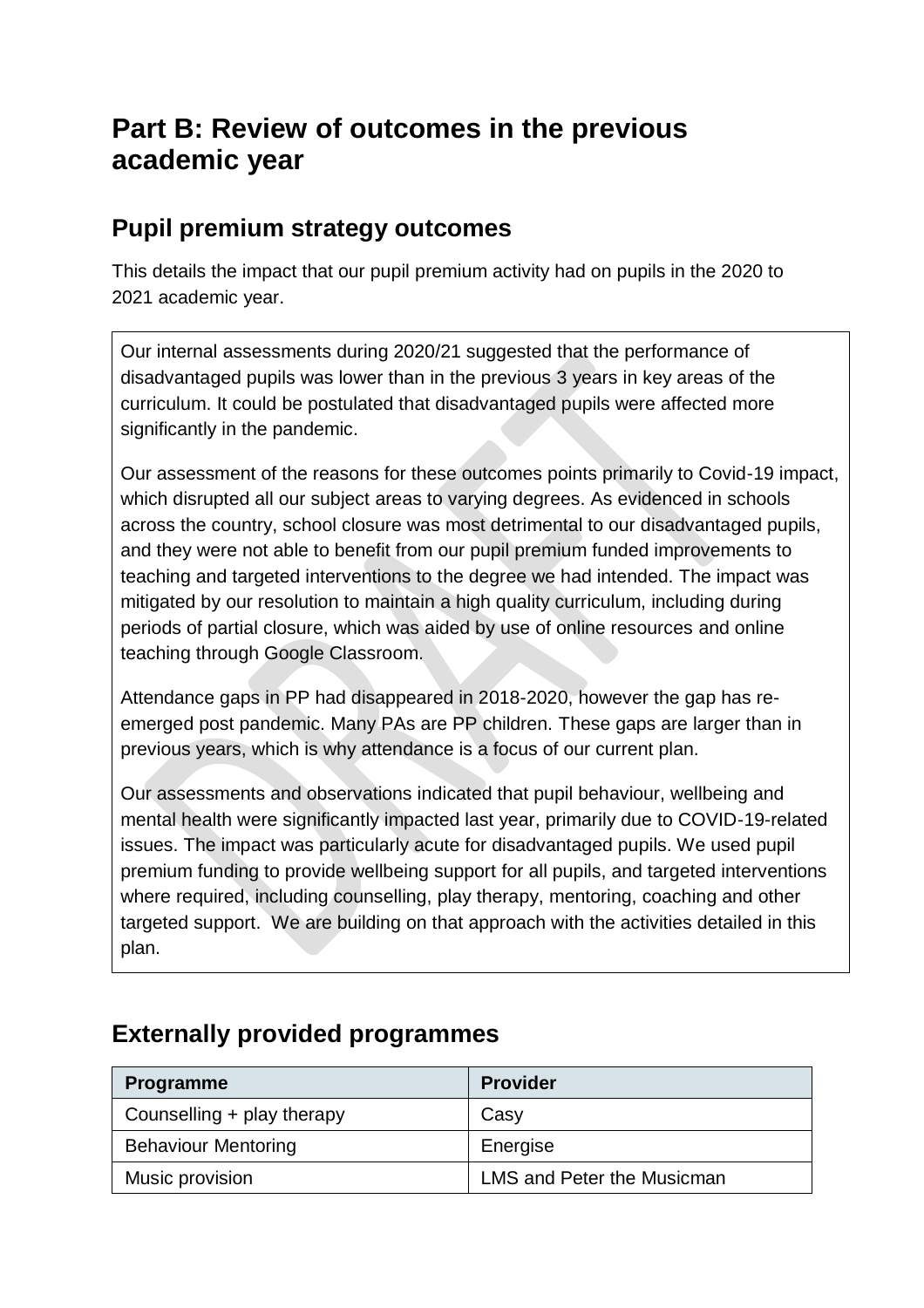| Maths tuition                 | 3rd Space Learning        |
|-------------------------------|---------------------------|
| <b>Values Mentoring</b>       | Joy Foundation            |
| <b>Specialist Teacher</b>     | STT team                  |
| Drama                         | <b>Debutots</b>           |
| Read, Write, Inc. consultancy | <b>Ruth Miskin</b>        |
| <b>Writing Moderation</b>     | <b>Catherine Caldwell</b> |
| Sports clubs/swimming         | <b>LCFC/Active nation</b> |